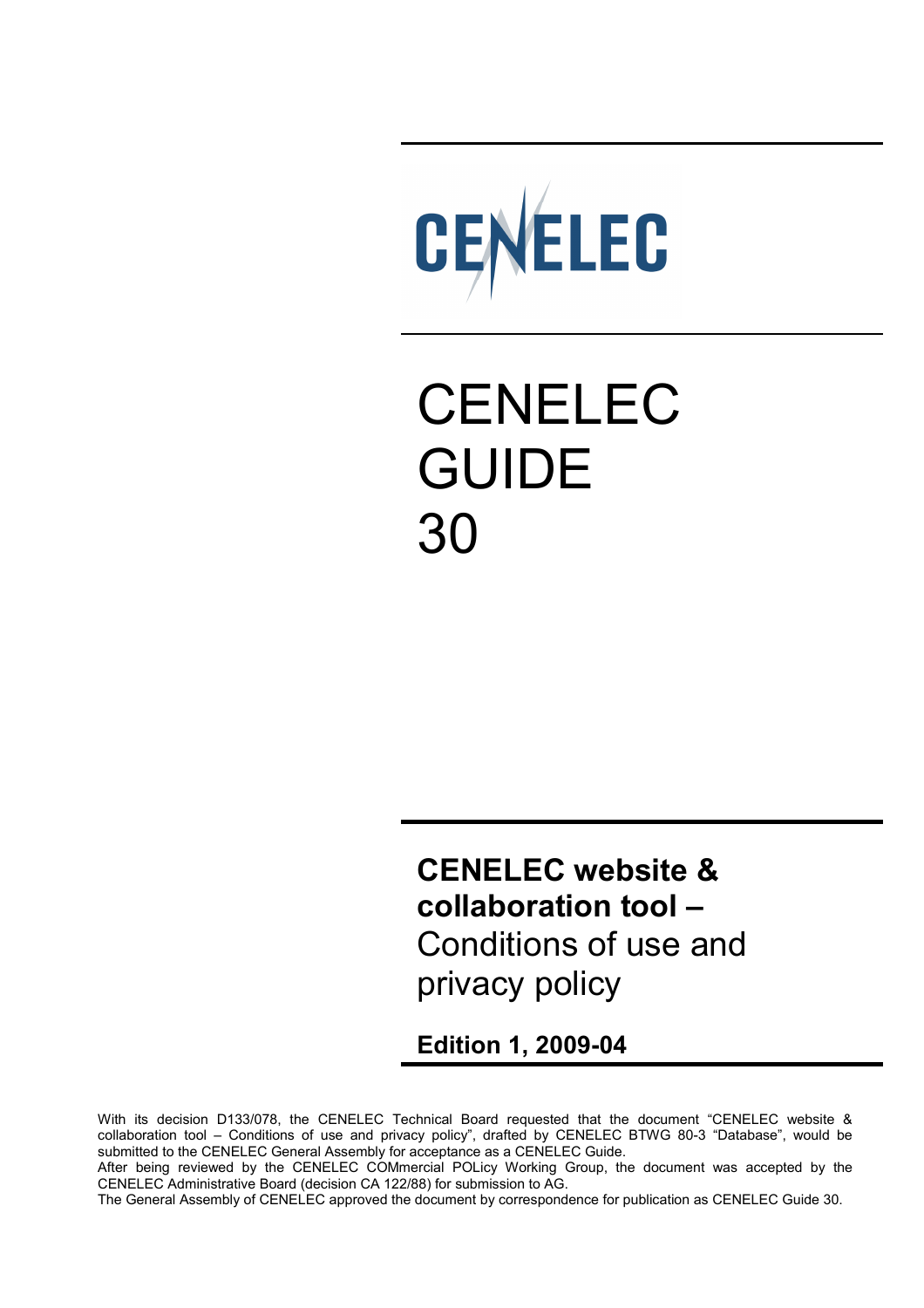

**European Committee for Electrotechnical Standardization** 

Avenue Marnix, 17 B – 1000 Brussels Tel: +32 2 519 68 71 Fax: +32 2 519 69 19

www.cenelec.eu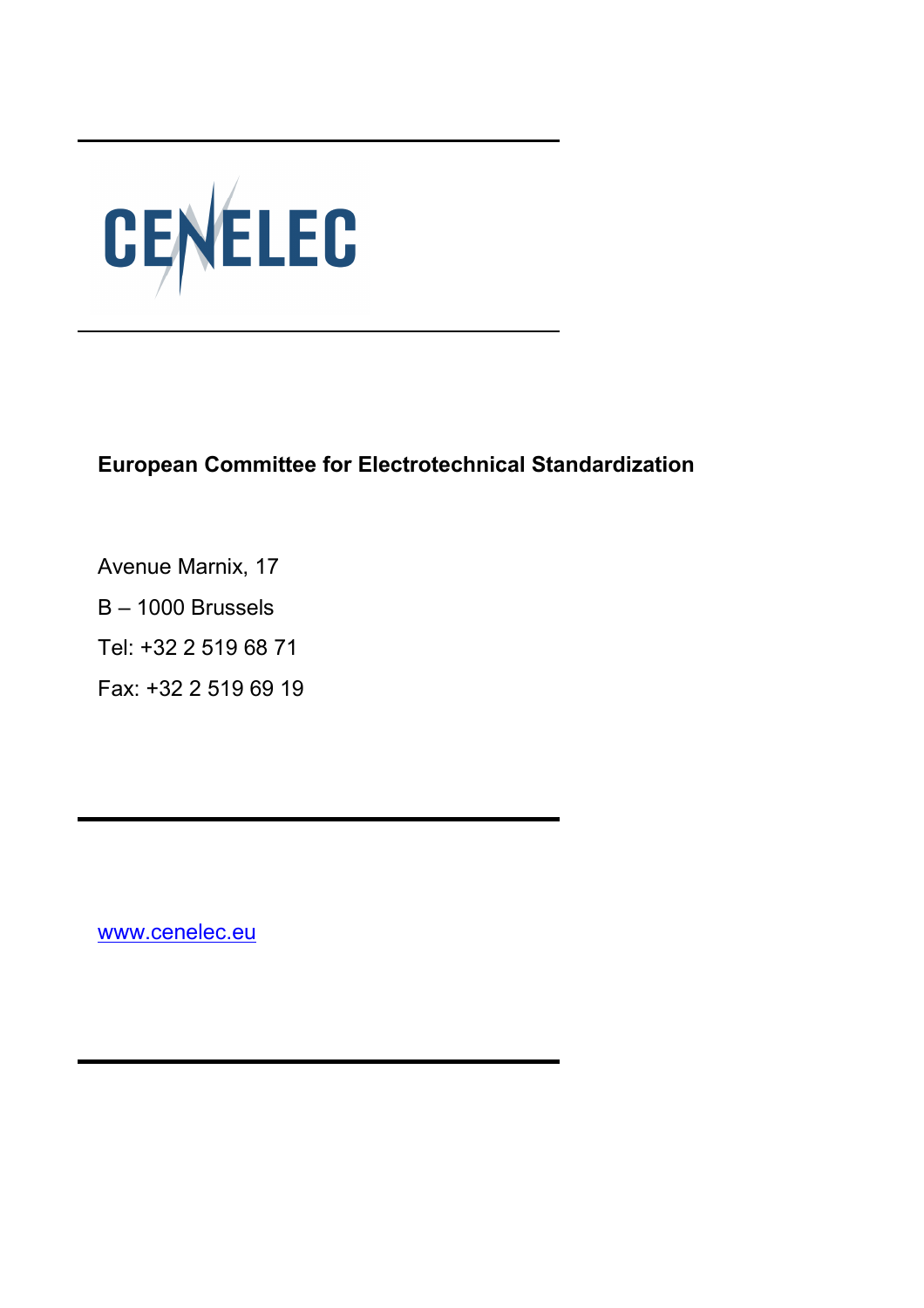## **Introduction**

This Guide addresses the various aspects of privacy policy to be taken into account in the context of the use of the IEC/CENELEC collaboration tool, where personal data of experts are collected and shared within the CENELEC community, as well as copyright and disclaimer aspects related to the CENELEC website.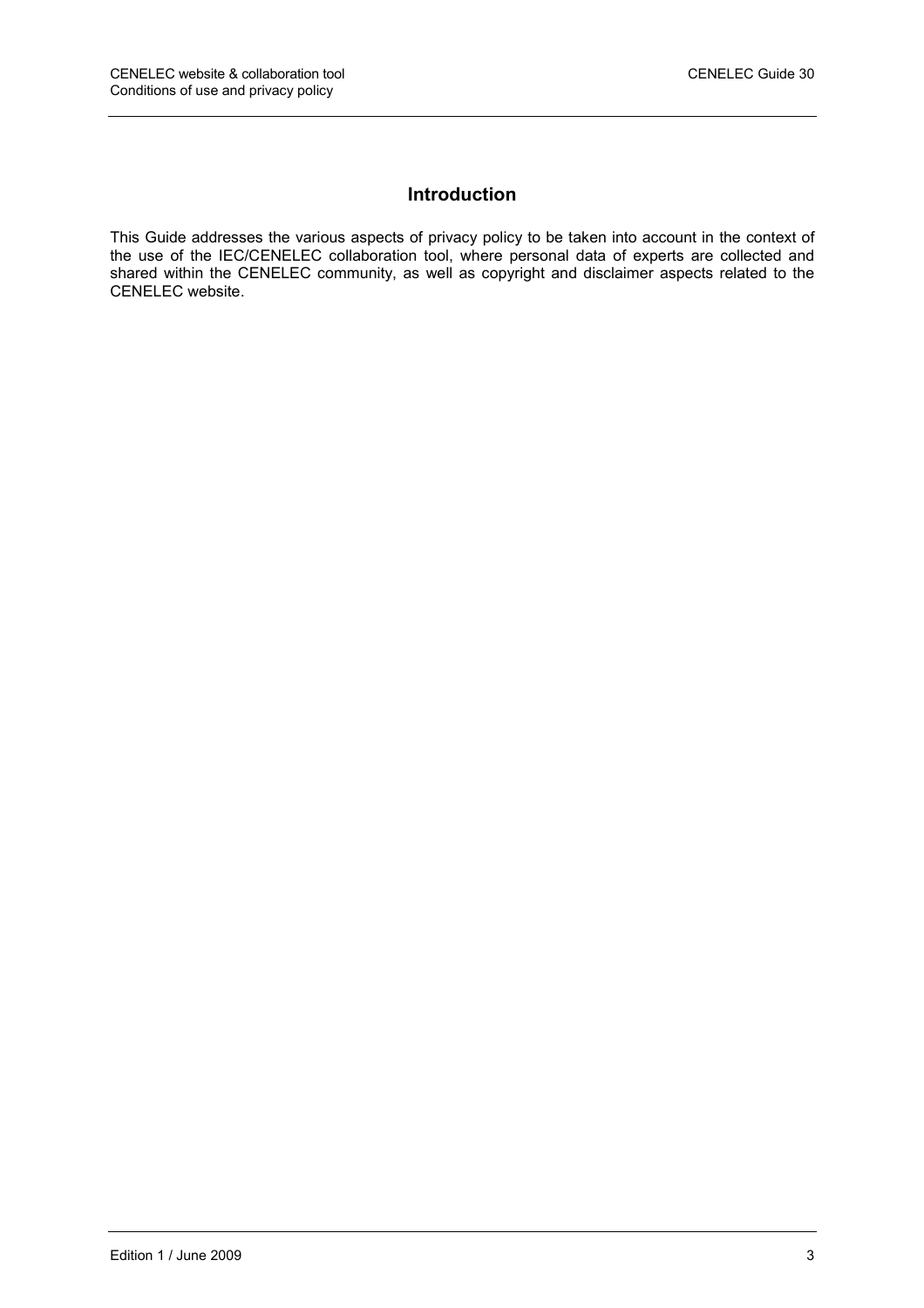#### **1 Acceptance**

Welcome to the CENELEC website. CENELEC requires that all visitors to our website and/or the collaboration tool adhere to the following *Conditions of use and privacy policy*. Please read this text carefully. By accessing the website and/or the collaboration tool, you indicate that you acknowledge and accept the *Conditions of use and privacy policy*.

## **2 Disclaimer of warranties and limitation of liability**

All content, products, and services on this site are provided to you by CENELEC "as is" without warranty of any kind, express or implied, including but not limited to the implied warranties of merchantability and fitness for a particular purpose.

The information, software, products, and content published on this site may contain technical inaccuracies or errors, including typographical errors. CENELEC specifically disclaims any and all liability for such errors and reserves the right to make improvements or changes to the site at any time without notice.

You agree that CENELEC will not be liable, whether in contract, tort, strict liability, or otherwise, for any direct, special, incidental, punitive, consequential, or indirect damages (including, but not limited to, lost profits or lost opportunity) arising out of or in connection with the use of the site or with the delay or inability to use the site or a linked site.

This limitation of liability includes, but is not limited to, the transmission of any viruses which may infect a user's equipment, failure of mechanical or electronic equipment or communication lines, telephone or other connection problems, unauthorized access, theft, operator errors, strikes or other labour problems, or any force majeure. CENELEC cannot and does not guarantee continuous, uninterrupted access to the site.

Certain jurisdictions do not allow limitations on implied warranties or the exclusion or limitation of certain damages. If these laws apply to you, some of the above disclaimers and limitations may not apply.

## **3 Website copyright**

By visiting this site, you understand and agree that all copyrights and trademarks will be respected.

All information and content included on this site, including but not limited to text, graphics, logos, icons, images, audio clips, digital downloads, and product demonstrations; data and content compilations; and software, is the property of CENELEC or its content or software suppliers and is protected by the Belgian and international copyright laws. You may not modify, copy, distribute, transmit, display, publish, sell, or license any information from this site without the express written consent of CENELEC and any applicable third-party owner or licensor.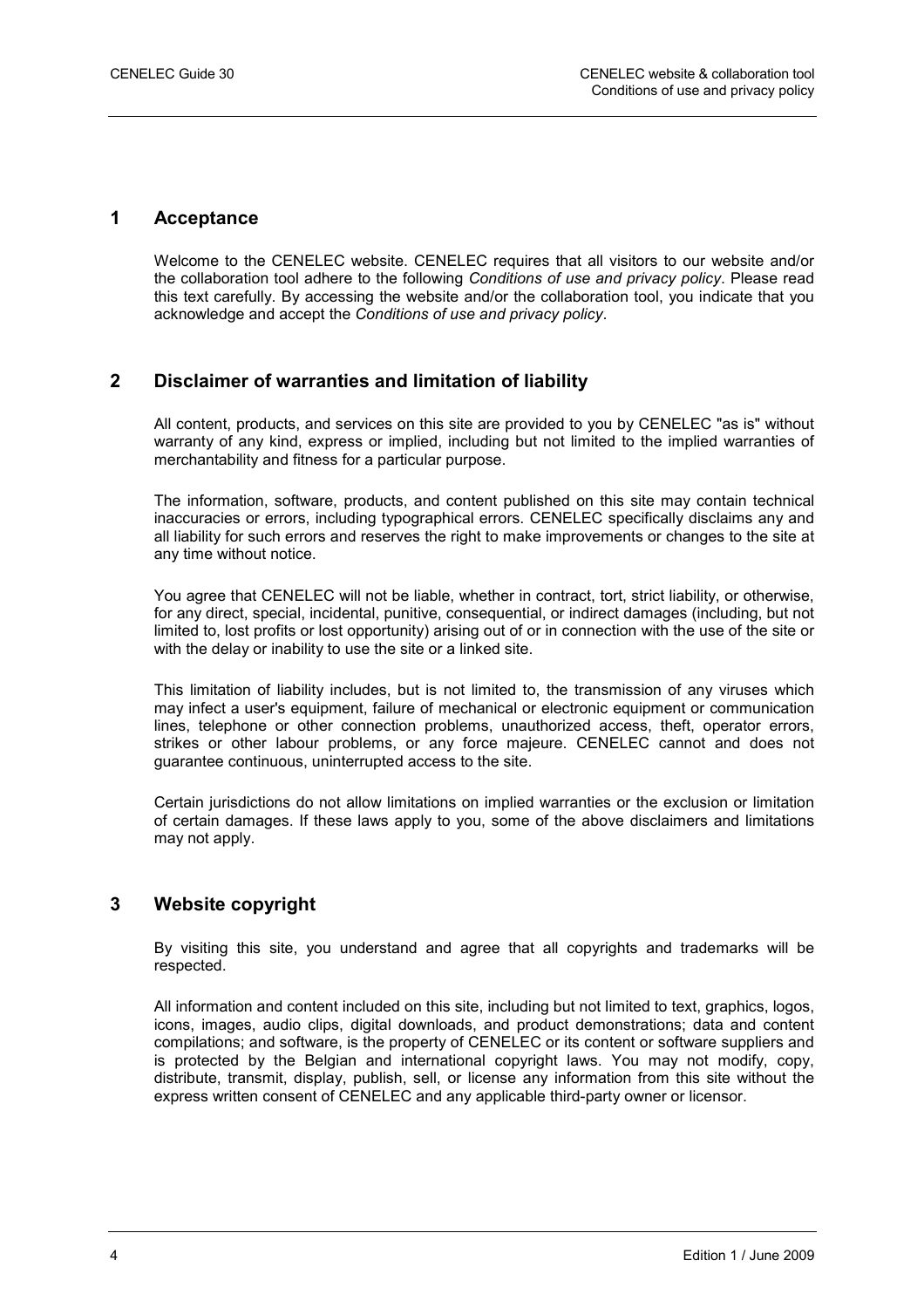You may not create derivative works, or use any information, content, or software available on or through this site for commercial or public purposes without the express written consent of CENELEC and any applicable third-party owner or licensor. In addition, you may not reproduce, transmit, transcribe, store in a retrieval system, or translate into any human or computer language any part of the material and databases on this site in any form or by any means whatsoever without the express written consent of CENELEC. Such consent may be requested by contacting CENELEC (info@cenelec.eu).

## **4 Information collected and stored automatically**

As you browse through the CENELEC website, we may automatically gather and store information about your visit via cookies.

## **5 IEC/CENELEC collaboration tool – Conditions of use**

The participant undertakes to use the information he or she receives within the electronic committees solely as intended to support the standards development work of the electronic committees, to desist from exploiting the information for other purposes, and to respect CENELEC and governmental data protection and copyright rules and regulations. In particular copyright applies to the published standards, the draft standards for vote and enquiry and the IEC equivalents (CDV, FDIS). This obligation on the participant survives termination of his or her participation in the electronic committees.

The passing-on of one's login name and password is not permitted. The participant agrees not to provide access to unauthorized persons.

The non-respect of any of the above conditions may lead to the immediate suppression of the relevant access rights and termination of the participation in the CENELEC activities.

## **6 IEC/CENELEC collaboration tool – Privacy policy**

The participant consents to his or her personal contact information being used and shared only to support the work of the electronic committees and in particular for the administration of access rights in connection with international and/or regional standardization in the electronic committees.

The permission to access protected working areas of CENELEC technical bodies on the IEC/CENELEC collaboration tool server depends on the authorization by a CENELEC member body, Affiliate, Cooperating Partner, Partner Standardization Body (PSB), the European Commission, the European Free Trade Association (EFTA) or any other relevant organization which has appointed the user. A member body, Affiliate, Cooperating Partner, PSB, the European Commission, EFTA or any other relevant organization may decide at their discretion to withdraw or modify this permission.

The data we collect can include (but not be limited to) full name, address, e-mail, phone and fax numbers. This data may also be made available to the officers of the committee, subcommittee, BT task force and working group to permit them to contact you. We will use such personally identifiable data only for business purposes within CENELEC, which includes communication with the CENELEC National Committees.